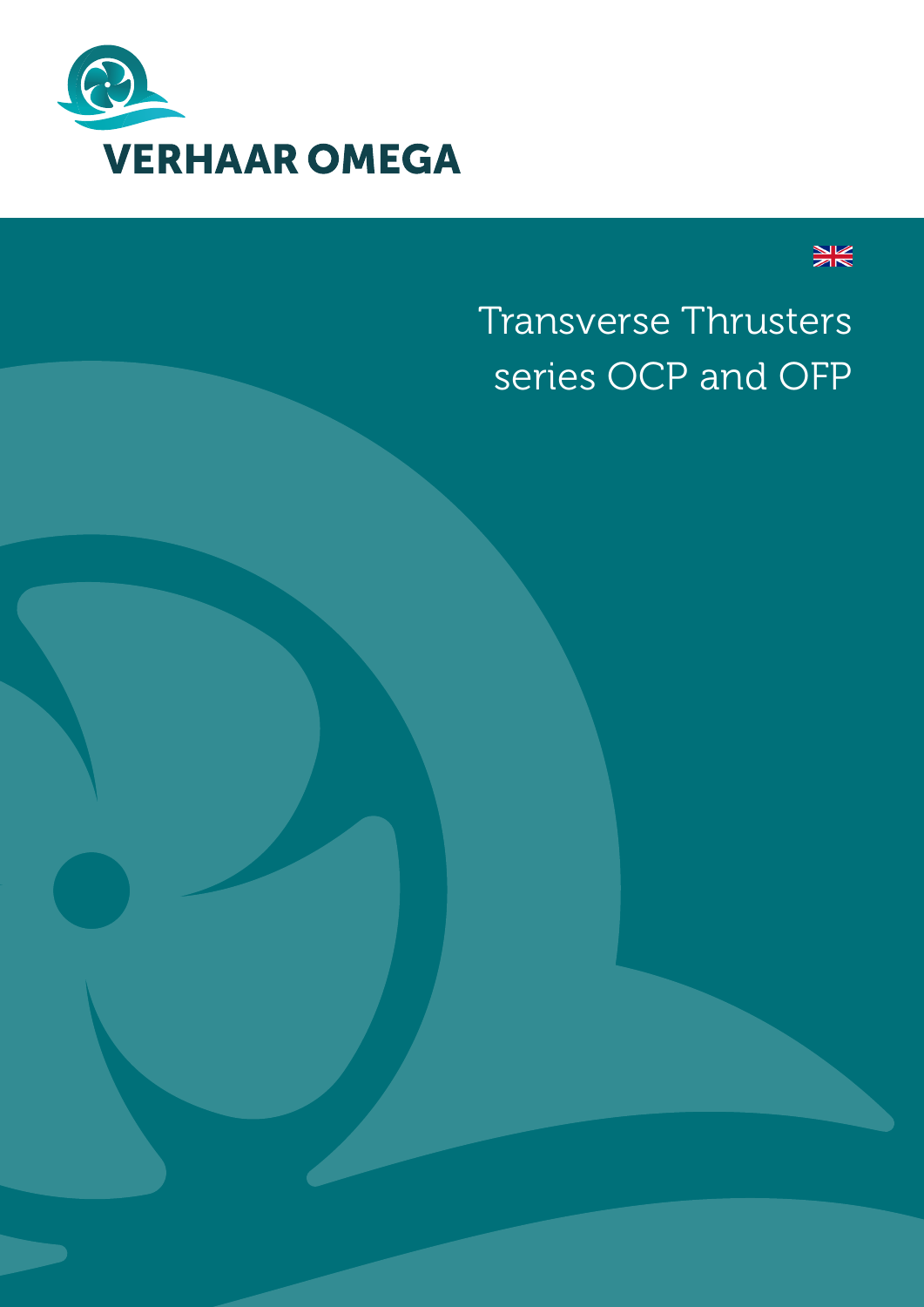



# **Transverse Thruster series OCP and OFP**

With well over four decades of experience in the field of thrusters and drives. Verhaar Omega has earned its reputation for outstanding quality, performance and reliability. Today over 4000 thruster units have been installed on inland and seagoing vessels around the world.

#### **Transverse thrusters**

In principle, transverse thrusters or tunnel thrusters are used as auxiliary propulsion units. Depending on the design of the vessel, transverse thrusters are either installed in the bow or stern. Transverse thrusters considerably improve the vessel's manoeuvrability and reduce its overall operating costs.

Verhaar Omega offers a wide range of thrusters with fixed pitch propellers (OFP series) and thrusters with controllable pitch propellers (series OCP), all designed for optimal performance and manufactured to the highest possible standards:

#### # OCP series

An OCP transverse thruster is a tunnel thruster provided with a controllable pitch propeller. Unlike fixed pitch propellers, controllable pitch propellers are normally driven at a constant and non-reversible shaft speed. OCP transverse thrusters are driven either electrically, hydraulically or by means of a diesel engine.

The thrust direction and thrust force are controlled hydraulically by adjusting the pitch of the propeller blades. Due to the fact that the propeller blades can be rotated clockwise or counter-clockwise, there is no need for a reverse gearbox when driven by a diesel engine. Thrusters with controllable pitch propellers are mostly used in combination with a dynamic positioning system (DP), a computerised system to automatically maintain the vessel's heading and position.

Specific OCP thruster applications are:

- Diving support vessels
- Mobile offshore drilling units
- Platform supply vessels
- Shuttle & bunker tankers
- Cable & pipe laying vessels  $\sim$
- Oceanographic research vessels  $\bullet$
- $\ddot{\phantom{0}}$ Dredgers & rock dumping vessels
- $\bullet$ Mine sweepers
- Cruise Liners & supervachts  $\bullet$

#### # OFP series

An OFP transverse thruster is a tunnel thruster with a fixed pitch propeller. In most cases, fixed pitch propellers are used for variable and reversible shaft speeds. OFP transverse thrusters are driven either electrically, hydraulically or by means of a diesel engine. The thrust direction is controlled by reversing the direction of the drive motor, or – with a diesel engine – via a reverse gearbox. The thrust force is controlled by adjusting the speed of the driveshaft.

OFP thruster applications: all types of vessels

OCP and OFP transverse thrusters are used on ships with sufficient draft to quarantee proper functioning. The distance measured from the waterline in the lightest seagoing conditions to the centre of the tunnel should be about one to one and a half times the diameter of the tunnel. For shallow draft vessels we recommend our renowned Channel Thruster.

#### **OFP and OCP Thruster Features**

- Robust and hydrodynamically streamlined gearbox with built-on propeller
- Rigid and solid tunnel section provided with stainless steel liner in the propeller's blade tip area, protecting the tunnel  $\bullet$ against electrolytic corrosion
- Gravity oil tank including hand pump are included in the scope of supply
- . Flexible shaft coupling between the output shaft of the drive motor and the input shaft of the thruster unit, eliminating possible shaft misalignments and reducing vibration and noise
- Easy to install, maximum reliability and minimum downtime
- Optimum input-output ratio, resulting in maximum thrust efficiency and performance
- Rigid and solid construction reducing vibration and noise
- Optimum design of propeller keeps cavitation volume low which maximizes thrust efficiency and minimizes noise Upon request Verhaar Omega can supply five-blade propeller thrusters for 'silent' operation.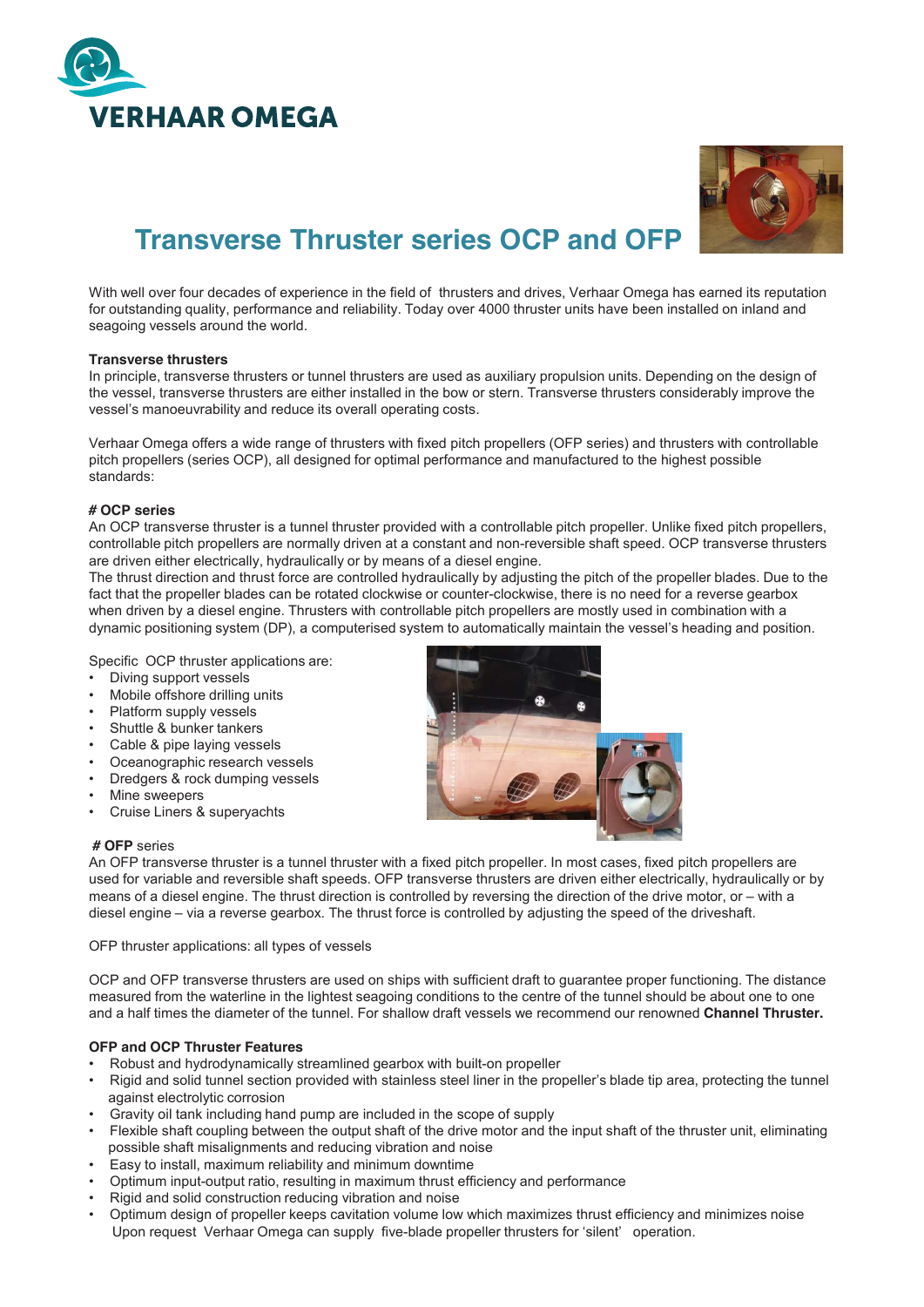

# **Drives & Controls**

Dependent on your individual needs or preferences, Verhaar Omega offers a complete range of drives, controls and accessories:

- Electric or hydraulic motors  $\bullet$
- Diesel engines and reverse gears
- $\ddot{\phantom{0}}$ 3-step control drives
- Frequency converters
- Bridge, wing and local control panels
- PLC interfacing to ship's monitoring and control system (PMS, VDR, DP)

# **OFP & OCP thruster drives:**



Hydraulic drive

# Electric drive

# **After sales**

Verhaar Omega thrusters require little maintenance other than changing oil at regular intervals. In the unlikely event of a breakdown you can always count on our 24/7 call out service and extensive stock of spares.

Diesel engine drive

# **PERFORMANCE TABLES:**

| Series OCP with controllable pitch propeller |                          |                          |                       |                         |                      |                          |                       |
|----------------------------------------------|--------------------------|--------------------------|-----------------------|-------------------------|----------------------|--------------------------|-----------------------|
| <b>Thruster</b><br>Model                     | $Max.*$<br>Power<br>[KW] | $Max.*$<br>Power<br>[hp] | Prop.<br>dia.<br>[mm] | Input<br>speed<br>[rpm] | Gear<br>ratio<br>[1] | Output<br>Speed<br>[rpm] | Tip<br>Speed<br>[m/s] |
| <b>OCP1100</b>                               | 300                      | 408                      | 1100                  | 1200<br>1500<br>1800    | 2.36<br>2.89<br>3.50 | 508<br>519<br>514        | 29.3<br>29.9<br>29.6  |
| <b>OCP1160</b>                               | 350                      | 476                      | 1160                  | 1200<br>1500<br>1800    | 2.36<br>2.89<br>3.50 | 508<br>519<br>514        | 30.9<br>31.5<br>31.2  |
| <b>OCP1200</b>                               | 400                      | 544                      | 1200                  | 1200<br>1500<br>1800    | 2.36<br>2.89<br>3.50 | 508<br>519<br>514        | 31.9<br>32.6<br>32.3  |
| <b>OCP1250</b>                               | 530<br>630               | 721<br>857               | 1250                  | 1500<br>1800            | 3.50<br>3.50         | 429<br>514               | 28.0<br>33.7          |
| <b>OCP1550</b>                               | 650<br>725               | 884<br>986               | 1550                  | 1500<br>1800            | 4.07<br>4.80         | 369<br>375               | 29.9<br>30.4          |
| <b>OCP1800</b>                               | 1100<br>1050<br>1000     | 1496<br>1428<br>1360     | 1800                  | 1200<br>1500<br>1800    | 3.50<br>4.64<br>5.54 | 343<br>323<br>325        | 32.3<br>30.5<br>30.6  |

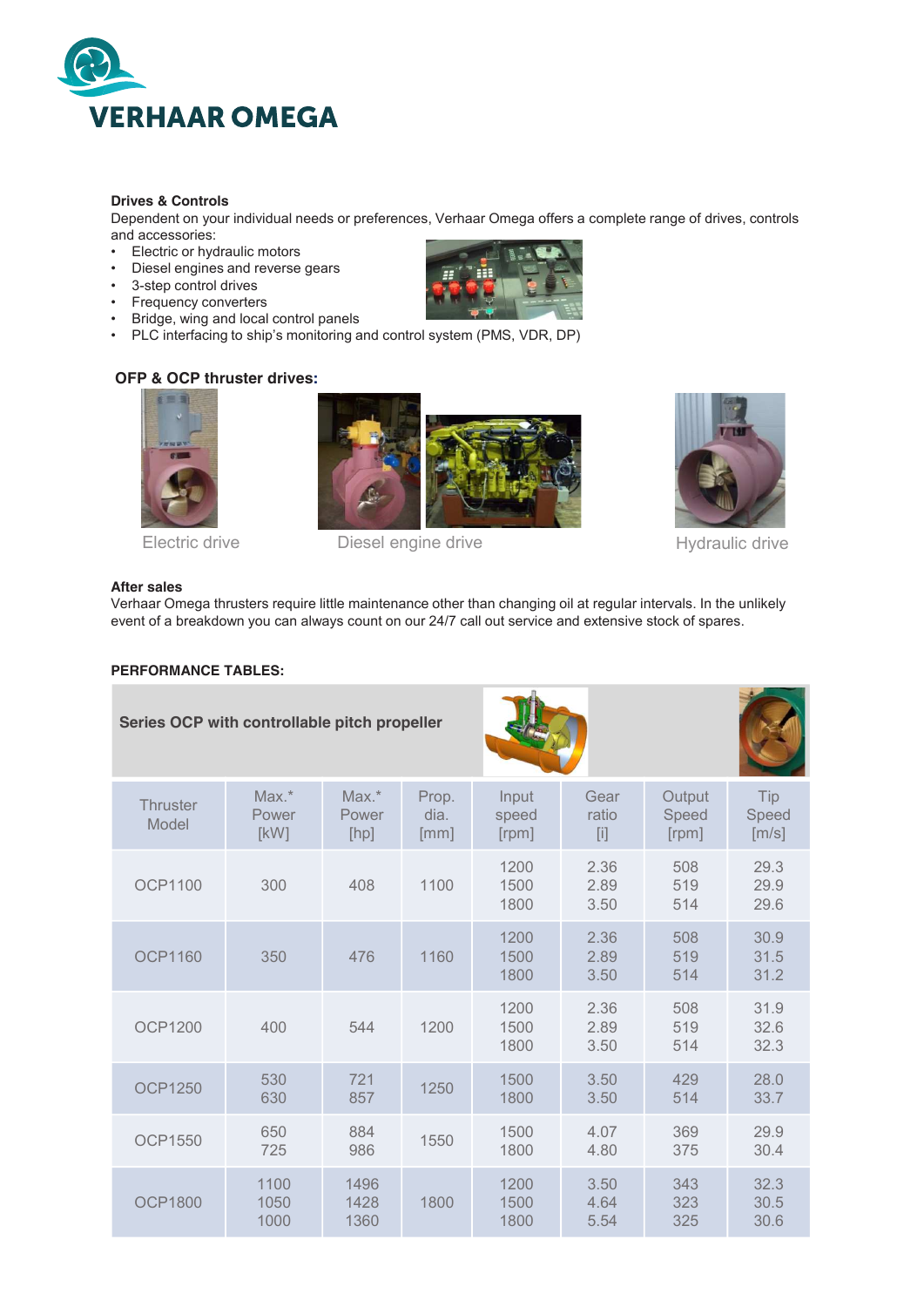

| Series OFP with fixed pitch propeller |                         |                         |                       |                         |                              |                          |                       |  |  |
|---------------------------------------|-------------------------|-------------------------|-----------------------|-------------------------|------------------------------|--------------------------|-----------------------|--|--|
| Thruster<br>Model                     | Max. *<br>Power<br>[KW] | Max. *<br>Power<br>[hp] | Prop.<br>dia.<br>[mm] | Input<br>speed<br>[rpm] | Gear<br>ratio<br>$[{\sf i}]$ | Output<br>Speed<br>[rpm] | Tip<br>Speed<br>[m/s] |  |  |
| <b>OFP320</b>                         | 25                      | 34                      | 320                   | 1500<br>1800            | 1.00<br>1.00                 | 1500<br>1800             | 26,7<br>32,0          |  |  |
| <b>OFP370</b>                         | 35                      | 48                      | 370                   | 1500<br>1800            | 1.00<br>1.00                 | 1500<br>1800             | 30,2<br>36,3          |  |  |
| <b>OFP440</b>                         | 45                      | 61                      | 440                   | 1500<br>1800            | 1.00<br>1.50                 | 1500<br>1200             | 35,3<br>27,6          |  |  |
| <b>OFP530</b>                         | 60                      | 82                      | 530                   | 1500<br>1800            | 1.50<br>1.50                 | 1000<br>1200             | 27,8<br>33,3          |  |  |
| <b>OFP580</b>                         | 90                      | 122                     | 580                   | 1500<br>1800            | 1.50<br>1.85                 | 1000<br>975              | 30,0<br>29,6          |  |  |
| <b>OFP660</b>                         | 120                     | 163                     | 660                   | 1500                    | 1.57                         | 955                      | 33,0                  |  |  |
| <b>OFP715</b>                         | 150                     | 204                     | 715                   | 1800                    | 2.00                         | 900                      | 33,7                  |  |  |
| <b>OFP750</b>                         | 200                     | 272                     | 750                   | 1500                    | 2.00                         | 750                      | 29,5                  |  |  |
| <b>OFP805</b>                         | 225                     | 306                     | 805                   | 1800                    | 2.39                         | 753                      | 31,7                  |  |  |
| <b>OFP950</b>                         | 250                     | 340                     | 950                   | 1500                    | 2.45                         | 612                      | 30,5                  |  |  |
| <b>OFP1000</b>                        | 275                     | 374                     | 1000                  | 1800                    | 2.89                         | 623                      | 32,6                  |  |  |
| OFP1100                               | 300                     | 408                     | 1100                  | 1200                    | 2.36                         | 508                      | 29,3                  |  |  |
| OFP1160                               | 350                     | 476                     | 1160                  | 1500                    | 2.89                         | 519                      | 31,5                  |  |  |
| <b>OFP1200</b>                        | 400                     | 544                     | 1200                  | 1800                    | 3.50                         | 514                      | 32,3                  |  |  |
| <b>OFP1250</b>                        | 448                     | 609                     | 1250                  | 1500                    | 3.56                         | 422                      | 27,6                  |  |  |
| <b>OFP1250</b>                        | 538                     | 732                     | 1250                  | 1800                    | 3.50                         | 514                      | 33,7                  |  |  |
| OFP1550                               | 770                     | 1047                    | 1550                  | 1500                    | 4.11                         | 365                      | 29,6                  |  |  |
| OFP1550                               | 760                     | 1034                    | 1550                  | 1800                    | 4.88                         | 369                      | 29,9                  |  |  |
| <b>OFP1800</b>                        | 846                     | 1150                    | 1800                  | 1200                    | 3.50                         | 343                      | 32,3                  |  |  |
| <b>OFP1800</b>                        | 890                     | 1210                    | 1800                  | 1500                    | 4.64                         | 323                      | 30,4                  |  |  |
| <b>OFP1800</b>                        | 1060                    | 1442                    | 1800                  | 1800                    | 5.57                         | 323                      | 30,6                  |  |  |

\* The actual maximum power can deviate, as it depends on the application and classification society.

Besides the above specified range, upon request Verhaar Omega thruster units can be tailored to suit your individual needs and specific demands. Whether it concerns light duty or heavy duty applications, simple harbour manoeuvring or dynamic positioning, we always have the ideal thruster unit available.

# **Rules and regulations**

Verhaar Omega thrusters are built fully in accordance with the rules and regulations set by the major classification societies such as LRS, GL, BV, DNV, ABS, RINA and RMRS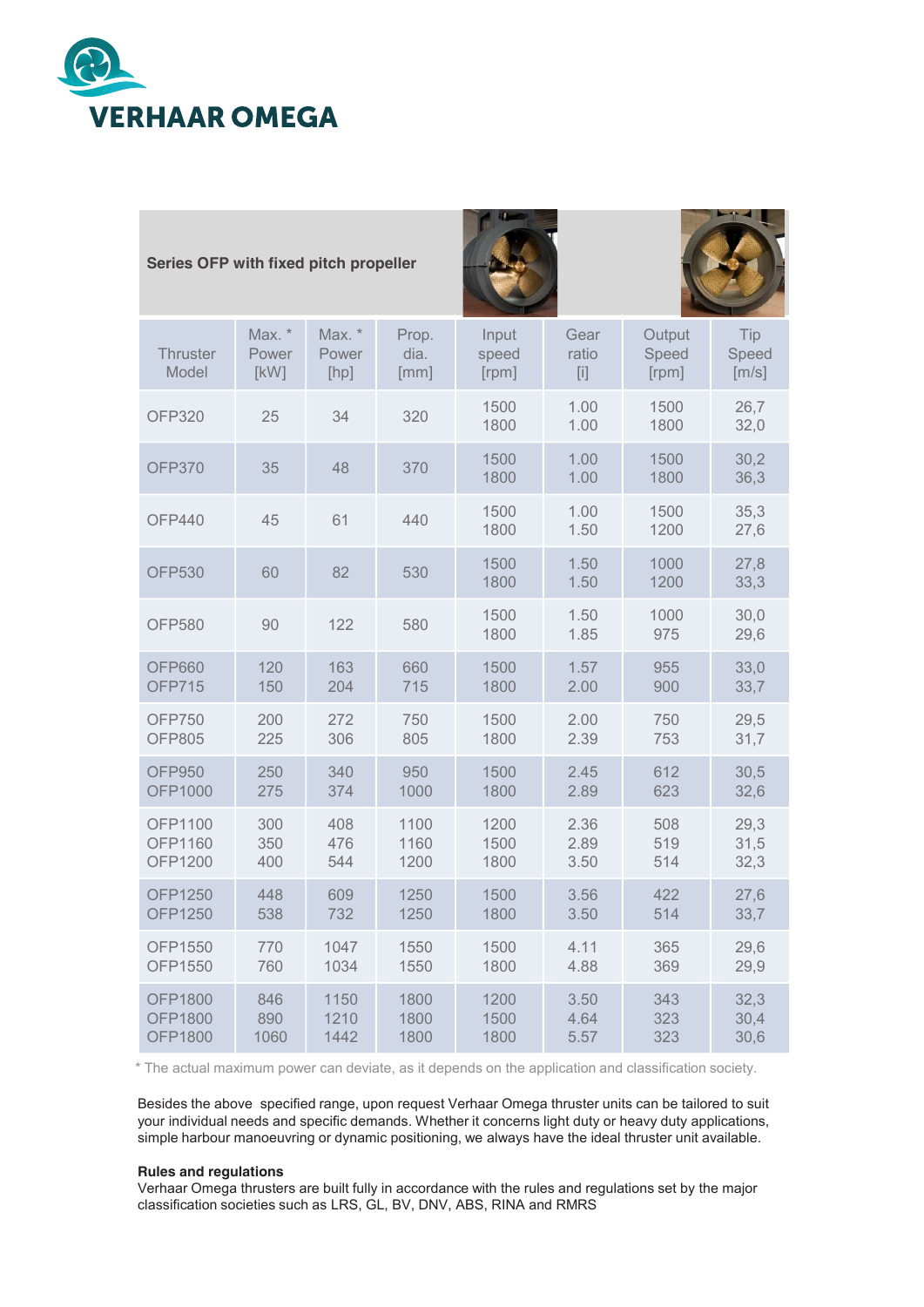





# **OFP & OCP DIMENSIONS**

| OFP & OCP<br><b>Thruster Model</b> | Outer tunnel<br>diameter<br>[mm] | <b>Tunnel wall</b><br>thickness<br>[mm] | [mm] | W<br>$\lceil mm \rceil$ | $H1*$<br>$\lceil mm \rceil$ |
|------------------------------------|----------------------------------|-----------------------------------------|------|-------------------------|-----------------------------|
| <b>OFP320</b>                      | 360                              | 10                                      | 500  | 490                     | 615                         |
| <b>OFP370</b>                      | 410                              | 10                                      | 500  | 550                     | 645                         |
| <b>OFP440</b>                      | 480                              | 10                                      | 500  |                         |                             |
| <b>OFP530</b>                      | 570                              | 10                                      | 1000 | 710                     | 905                         |
| <b>OFP580</b>                      | 620                              | 10                                      | 1000 | 760                     | 945                         |
| <b>OFP660</b>                      | 708                              | 12                                      | 1000 | 908                     | 1181                        |
| <b>OFP715</b>                      | 763                              | 12                                      | 1000 | 963                     | 1209                        |
| OFP750 <sup>1</sup>                | 804                              | 15                                      | 1000 | 1004                    | 1259                        |
| <b>OFP805</b>                      | 859                              | 15                                      | 1000 | 1059                    | 1286                        |
| OFP950 <sup>2</sup>                | 1004                             | 15                                      | 1500 | 1204                    | 1485                        |
| OFP1000 <sup>2</sup>               | 1054                             | 15                                      | 1500 | 1254                    | 1510                        |
| OFP1100 <sup>1</sup> / OCP1100     | 1155                             | 15                                      | 1500 | 1355                    | 1678                        |
| OFP1160 <sup>1</sup> / OCP1160     | 1216                             | 15                                      | 1500 | 1416                    | 1708                        |
| OFP1200 <sup>1</sup> / OCP1200     | 1258                             | 15                                      | 1500 | 1460                    | 1729                        |
| OPP1250 <sup>3</sup> / OCP1250     | 1308                             | 15                                      | 1500 | 1616                    | 2008                        |
| <b>OFP1550</b><br>/ OCP1500        | 1610                             | 15                                      | 1900 | 2014                    | 2446                        |
| <b>OFP1800</b><br>/ OCP1800        | 1860                             | 15                                      | 2000 | 2690                    | 1960                        |

Above dimensions are applicable to steel tunnels. Please contact Verrhaar Omega for the aluminum tunnel dimensions.

\* Hmax. depends on the electric motor type and brand.<br>1 Type approved by BV till April 20, 2016<br>2 Type approved by BV till August 24, 2017<br>3 Type approved by GL till May 20, 2018



All data subject to change without prior notice.